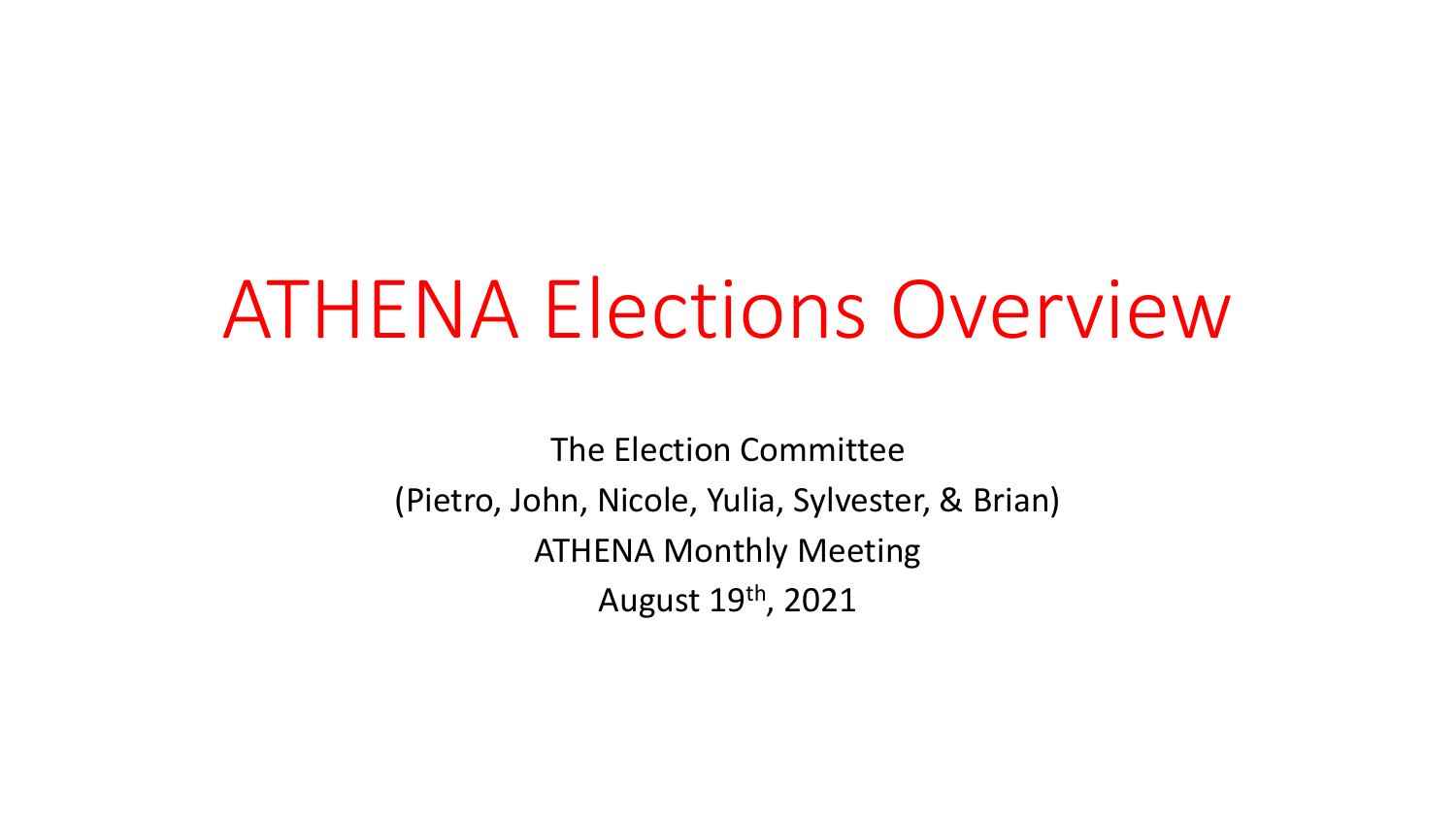# IB Chairperson Election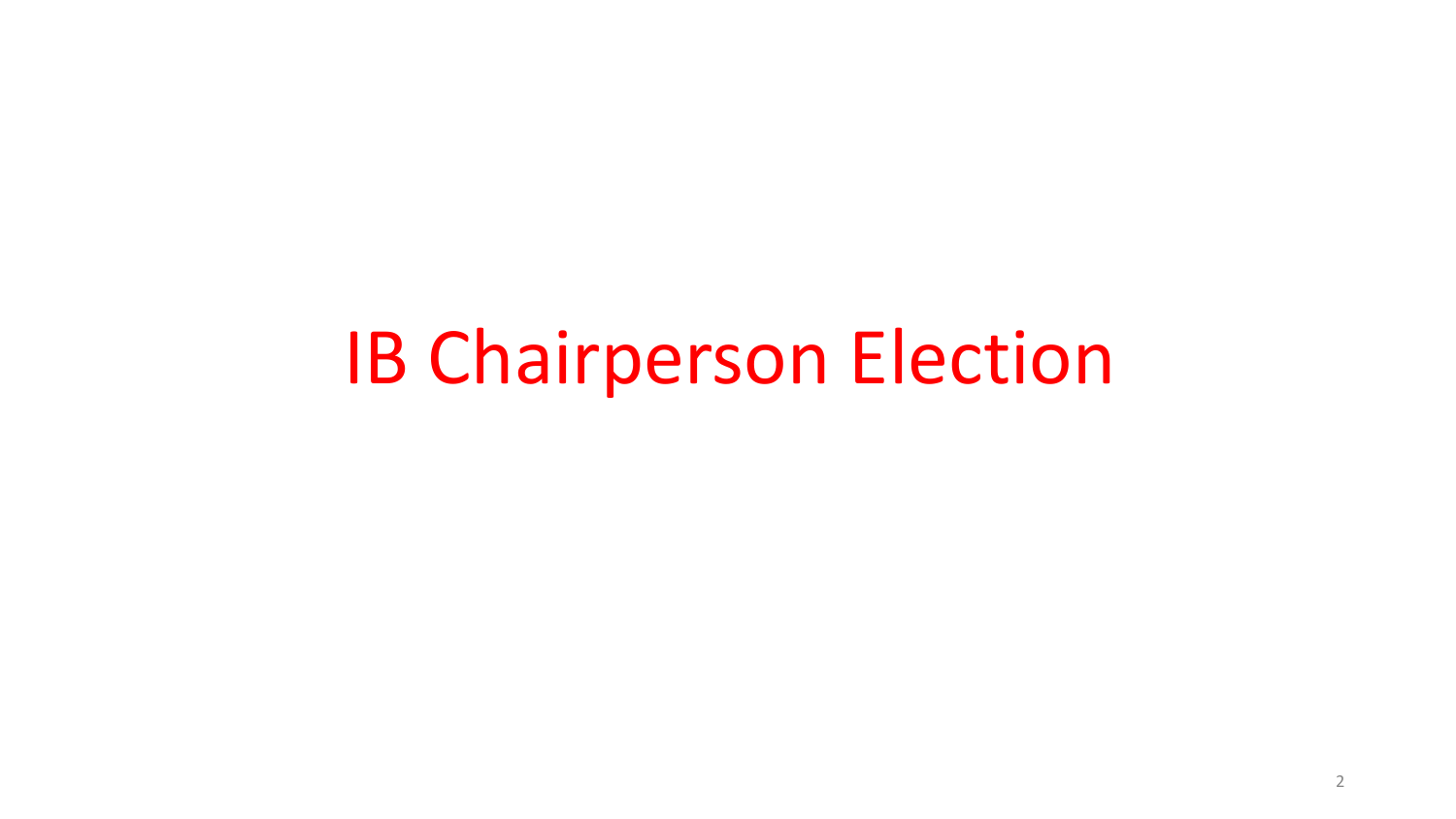## Chairperson Election Timeline



- □ IB Chairperson candidates were announced to the collaboration on August  $9<sup>th</sup>$  5 days later than indicated
- □ Because of extra time included in the period after election announcement, we can still have the election at the originally designated time (start August 23rd) and keep the 14 day period mandated in the charter
- $\Box$  The candidates have provided statements and will give short presentations today and at the bi-weekly meeting on the 19th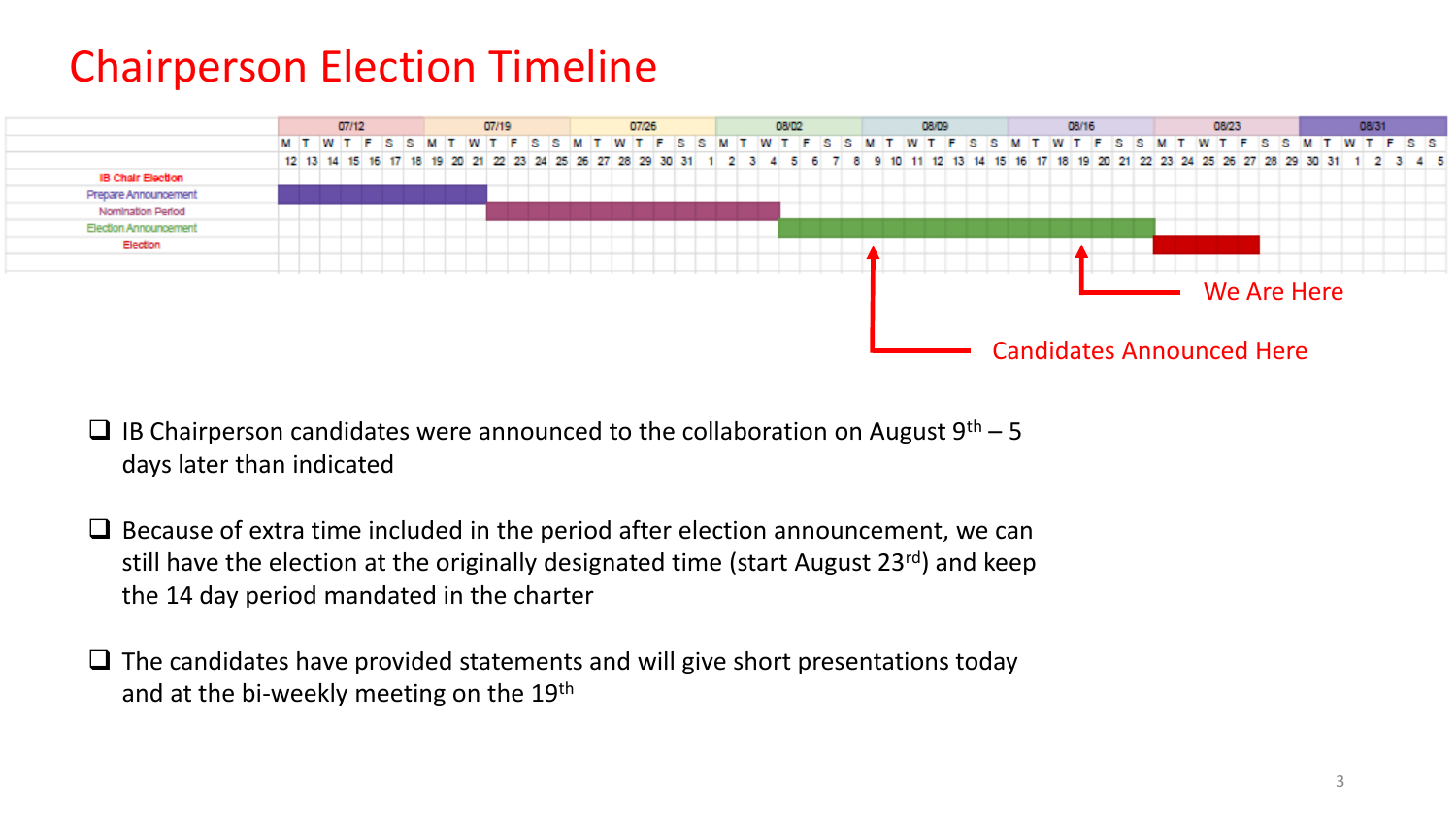## Chairperson Nomination Status

- ❑ We received 15 total responses
- ❑ These came from 10 individuals from 9 institutions (out of 95 total)
- $\Box$  The 15 total nominations consisted of 10 unique individuals
- ❑ Of these, 3 agreed to stand for election:
	- ➢Ernst Sichtermann
	- ➢Thomas Ullrich
	- ➢Anselm Vossen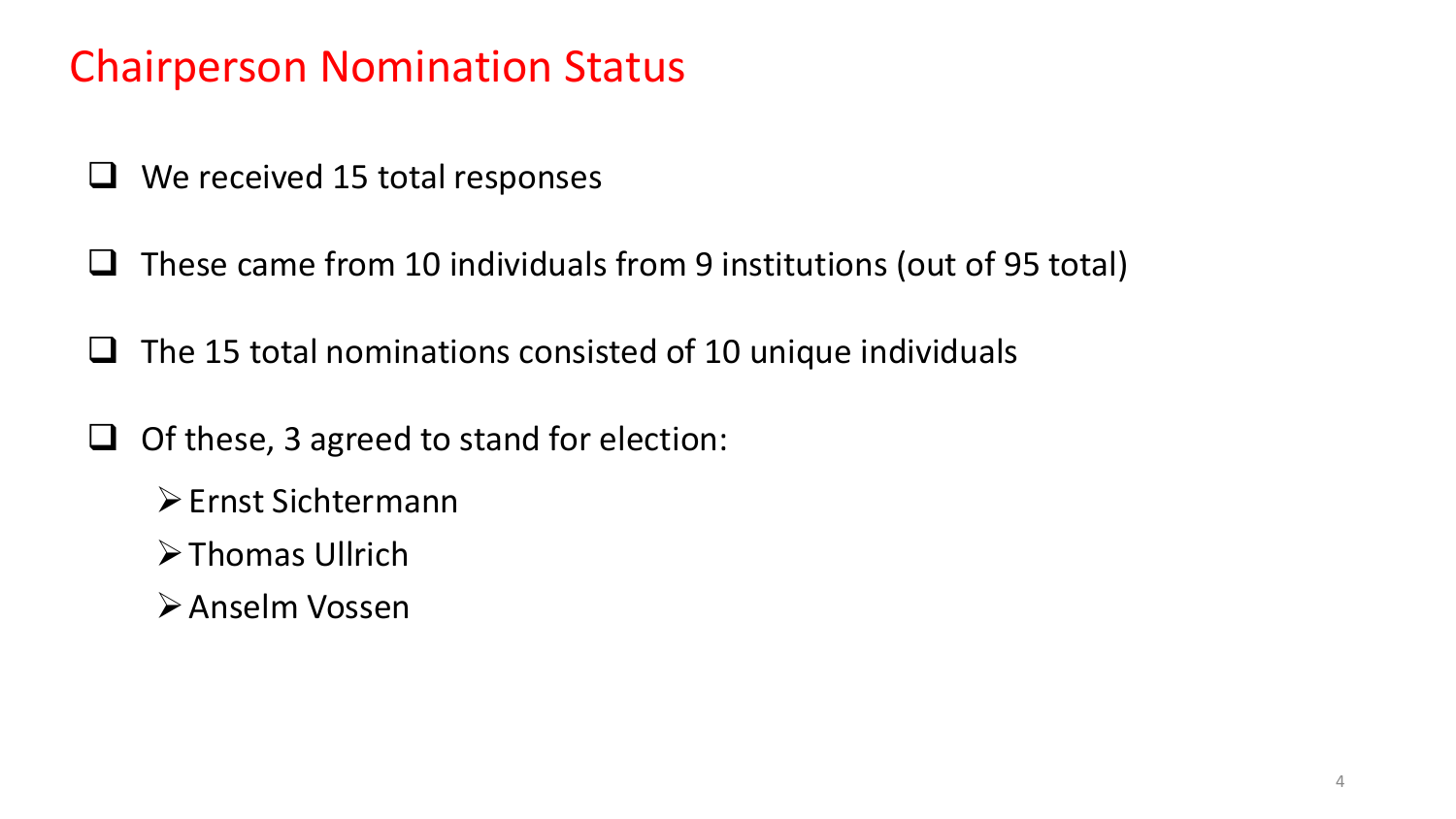# Spokesperson Election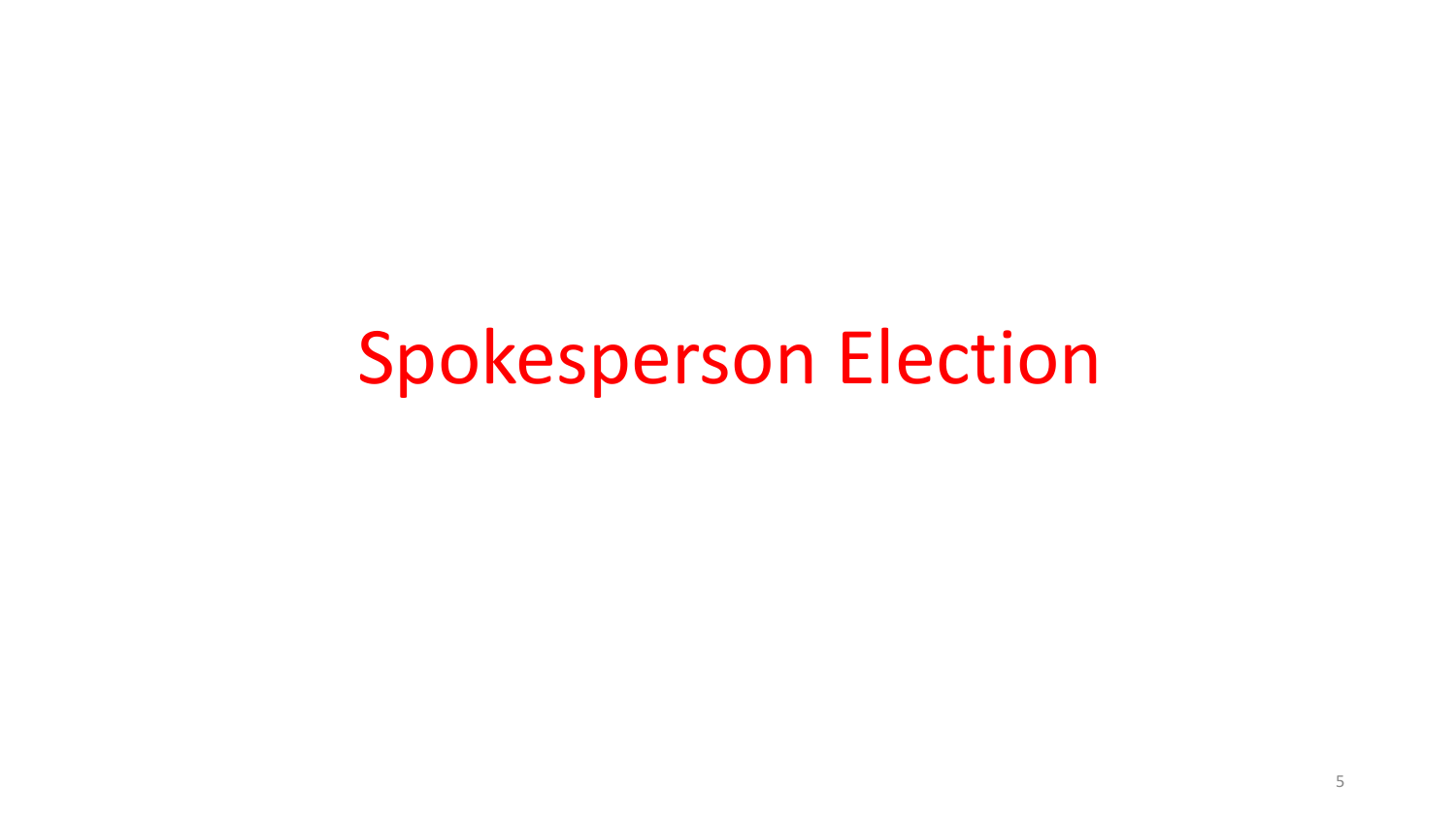## Spokesperson Nomination Status

- We received 35 total responses
- ❑ These came from 22 individuals from 15 institutions (out of 95 total)
- ❑ The 35 total nominations consisted of 12 unique individuals
- ❑ Currently, two nominees have confirmed they are willing to stand for election
- $\Box$  There has been some delay while the candidates confirmed they could run, therefore the SP election timeline will be pushed back – exact dates not finalized yet, but can expect a 1 to 2 week delay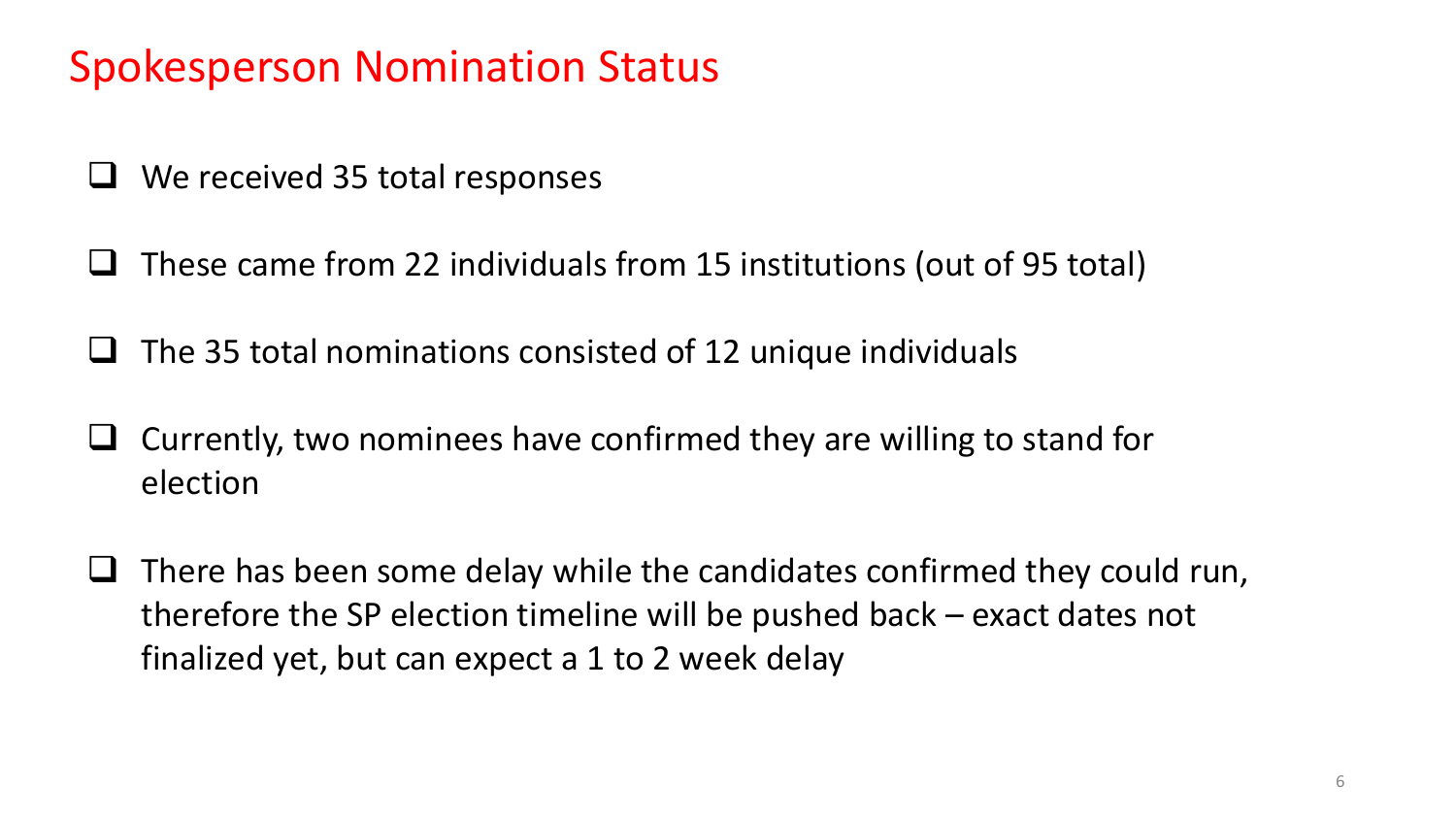# Institutional Representation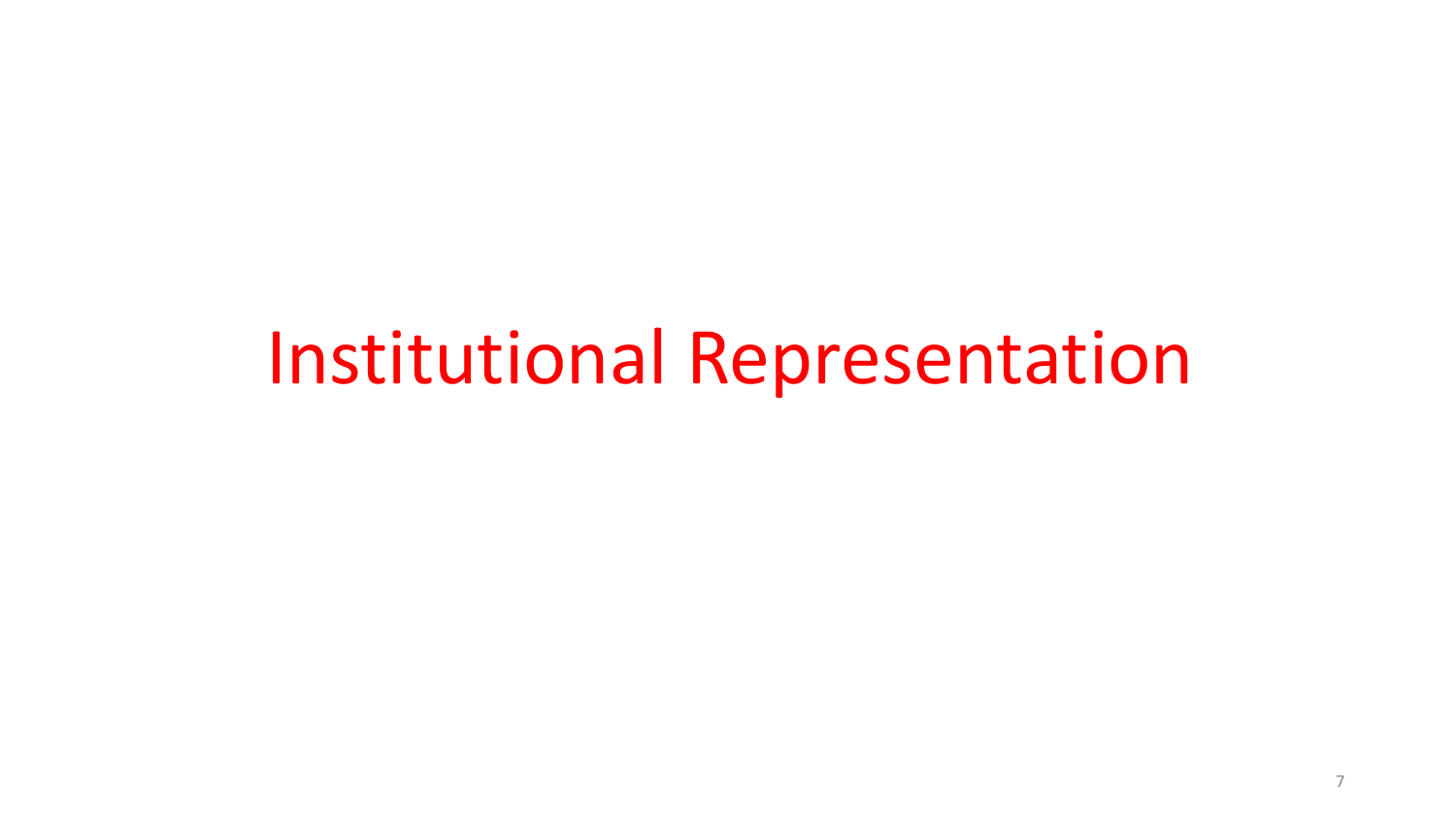# Institutional Membership / Voting Weights



❑ Currently: 59/95 (~62%) of institutions have responded

 $\Box$  Original deadline for response was Monday the 9<sup>th</sup>, but we have said we will push this back

 $\Box$  New deadline: Please respond by the 20<sup>th</sup> (will send a separate email)

The default institutional voting weight  $= 1$  (i.e., this is the weight assigned if no response is received)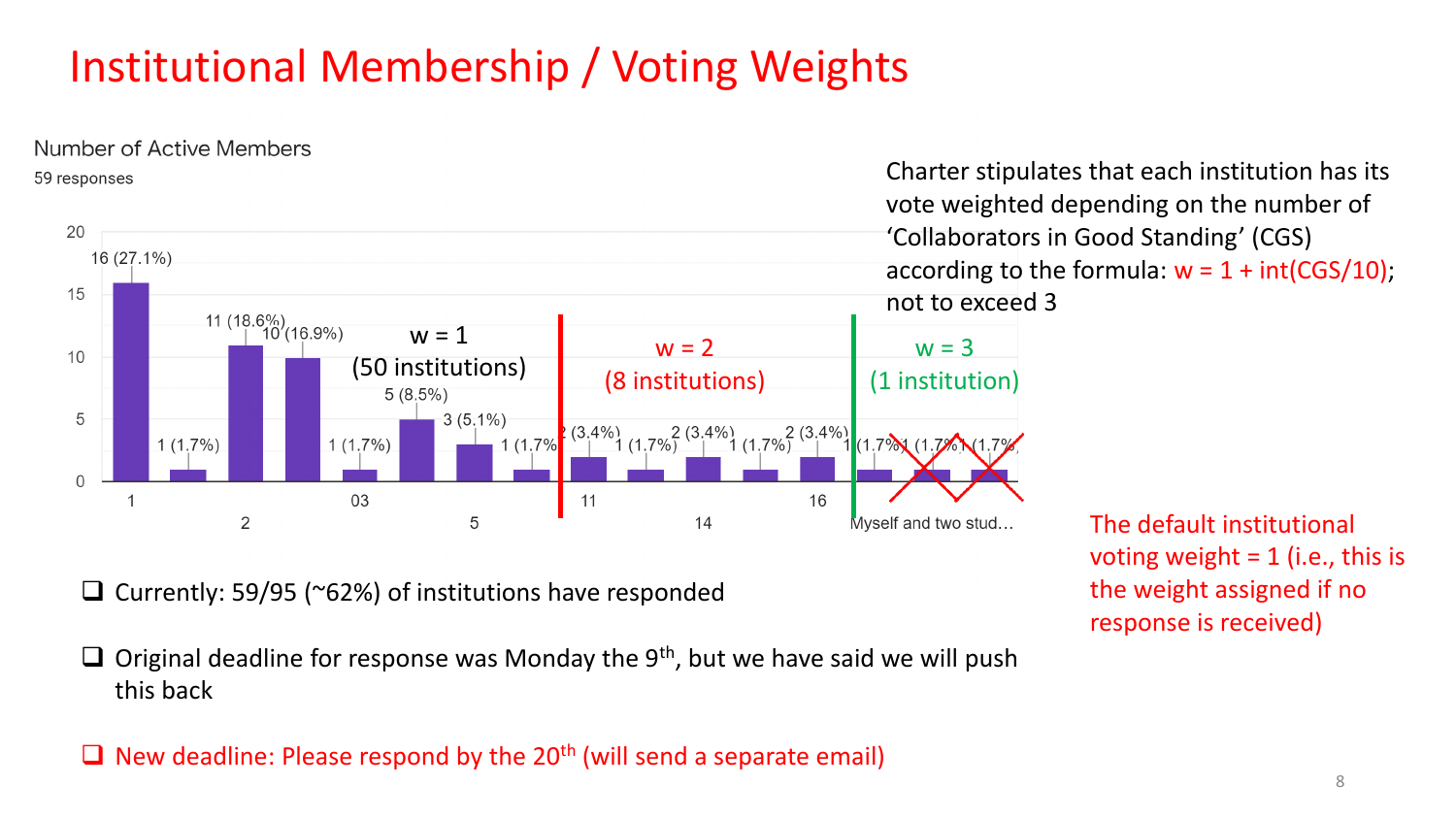### Next Steps

❑ The IB Chairperson election has been announced! Read the candidate statements and discuss preferences with your IB Representative

❑ Chairperson election will begin August 23rd

❑ The Election Committee will inform the Collaboration once the new timeline for the Spokesperson election is finalized

❑ IB Representatives, if you haven't already, please submit the number of ATHENA members from your institution

❑ If you have questions about the election process, please do not hesitate to contact us: Pietro Antonioli ([pietro.antonioli@bo.infn.it](mailto:pietro.antonioli@bo.infn.it)), John Arrington [\(jarrington@lbl.gov\)](mailto:jarrington@lbl.gov), Nicole D'Hose [\(nicole.dhose@cea.fr](mailto:nicole.dhose@cea.fr)), Yulia Furletova [\(yulia@jlab.org\)](mailto:yulia@jlab.org), Sylvester Joosten [\(sjoosten@anl.gov](mailto:sjoosten@anl.gov)), & Brian Page [\(bpage@bnl.gov\)](mailto:bpage@bnl.gov)